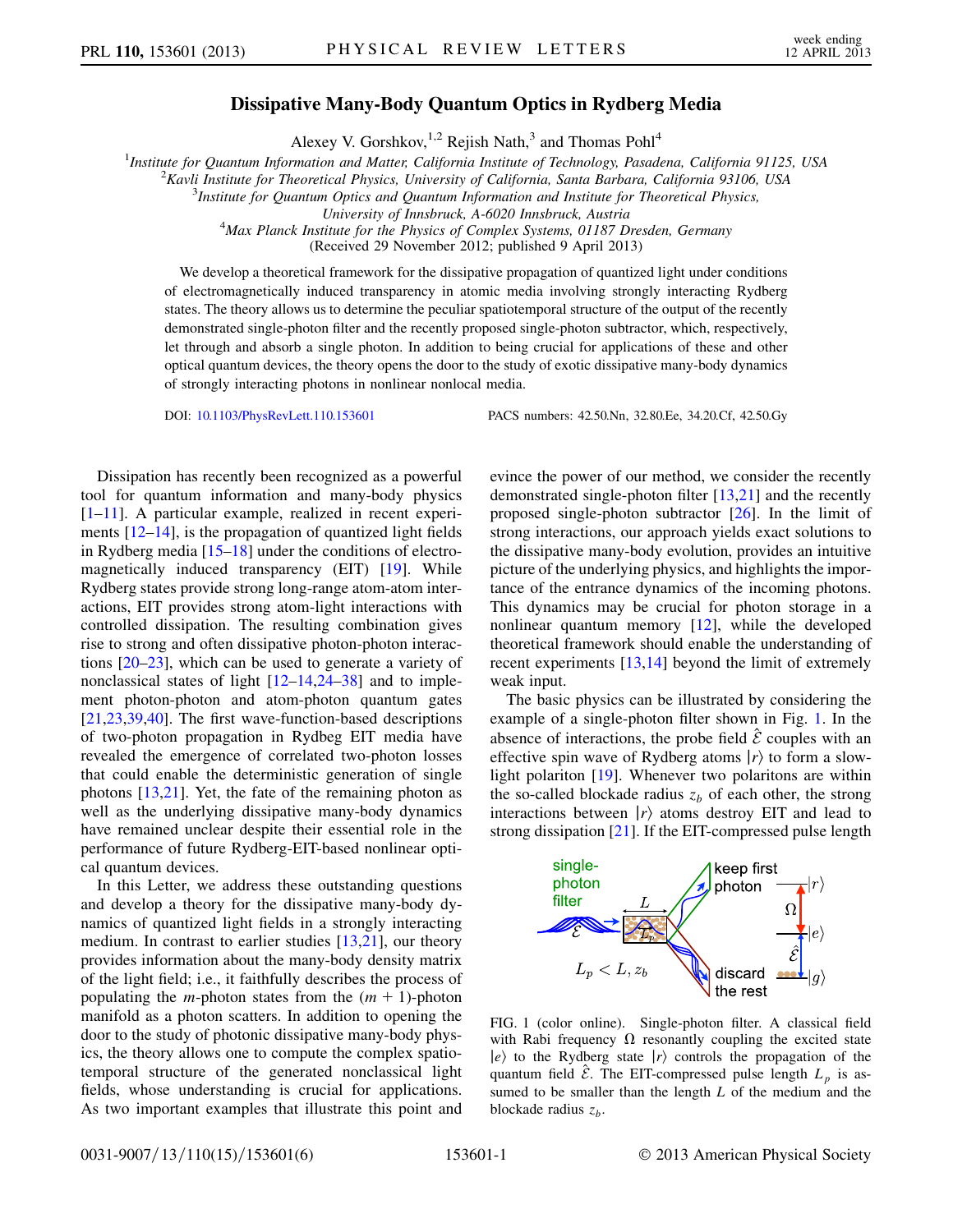$L_p$  is smaller than the length L of the medium and the blockade radius  $z<sub>b</sub>$ , the first photon propagates without losses under EIT conditions but causes scattering of all subsequent photons [\[21\]](#page-4-10). The density matrix of the first photon is obtained by tracing over all the subsequent photons. Since the first photon must already be inside the medium to cause scattering, the timing of the first scattering event  $[t_2]$  in Eqs. [\(7](#page-1-0)) and ([10](#page-2-0))] carries information about the first photon. Therefore, the transmitted single photon is impure. In the following, we develop a master-equationtype framework that allows one to determine the state of the output photons in this and other Rydberg-EIT problems, including those that do not satisfy the condition  $L_p < L$ ,  $z_b$ .

Setup.—Let  $\mathcal{E}^{\dagger}(z)$ ,  $\hat{P}^{\dagger}(z)$  (  $\sim |e\rangle\langle g|$ ), and  $\hat{S}^{\dagger}(z)$  (  $\sim |r\rangle\langle g|$ ) be the slowly varying operators for the creation of a photon, an excitation in state  $|e\rangle$ , and a Rydberg excitation  $|r\rangle$ , respectively, at position z  $[41-43]$  $[41-43]$ . Assuming that almost all atoms are in  $|g\rangle$  at all times, the operators satisfy the same-time commutation relations  $[\mathcal{E}(z), \mathcal{E}^{\dagger}(z')] =$  $[\hat{P}(z), \hat{P}^{\dagger}(z')] = [\hat{S}(z), \hat{S}^{\dagger}(z')] = \delta(z - z')$  [\[41](#page-5-3)[–43\]](#page-5-4). The Heisenberg equations of motion inside the medium  $z \in$ [0, L] are  $[13,21,41-43]$  $[13,21,41-43]$  $[13,21,41-43]$  $[13,21,41-43]$  $[13,21,41-43]$  $[13,21,41-43]$  $[13,21,41-43]$ 

$$
\partial_t \hat{\mathcal{E}}(z, t) = -\partial_z \hat{\mathcal{E}}(z, t) + ig \hat{P}(z, t), \tag{1}
$$

<span id="page-1-6"></span><span id="page-1-3"></span>
$$
\partial_t \hat{P}(z,t) = -\hat{P}(z,t) + ig\hat{\mathcal{E}}(z,t) + i\Omega \hat{S}(z,t) + \hat{F}_P(z,t),
$$
\n(2)

$$
\partial_t \hat{S}(z, t) = i\Omega \hat{P}(z, t) - i \int dz' V(z - z') \hat{S}^{\dagger}(z') \hat{S}(z') \hat{S}(z).
$$
\n(3)

<span id="page-1-2"></span>Here  $V(z) = C_6/z^6$  is the Rydberg-Rydberg interaction whose spatial nonlocality contrasts with typical nonlinear quantum optical systems  $[44-46]$  $[44-46]$  $[44-46]$  $[44-46]$  $[44-46]$ .  $\hat{F}_P$  is a  $\delta$ -correlated vacuum Langevin noise operator  $[47]$  $[47]$  $[47]$ . g is the collective atom-photon coupling constant, time and frequencies were rescaled by  $\gamma$  (the halfwidth of the  $|g\rangle$ - $|e\rangle$  transition), while z was rescaled by  $c/\gamma$ . In these units, the blockade radius is given by  $z_b = (C_6/\Omega^2)^{1/6}$  [\[21\]](#page-4-10) and  $c = 1$ . Outside the medium  $(z \notin [0, I])$ ,  $\hat{S}(z, t)$  and  $\hat{B}(z, t)$  are not defined medium  $(z \notin [0, L])$ ,  $\hat{S}(z, t)$  and  $\hat{P}(z, t)$  are not defined<br>and  $(\partial_z + \partial_z)\hat{S}(z, t) = 0$ and  $(\partial_t + \partial_z)\mathcal{E}(z, t) = 0.$ <br>Incoming n-photon Form

Incoming n-photon Fock state.—For simplicity, throughout the Letter, we assume that the incoming pulse is confined to a single—for simplicity, real—arbitrary spatiotemporal mode  $h(t)$  satisfying  $\int dt h^2(t) = 1$ . Then an incoming n-photon Fock state—before entering the medium—can be written as

<span id="page-1-4"></span>
$$
|\psi(t)\rangle = \frac{1}{\sqrt{n!}} \bigg[ \int_{-\infty}^{\infty} dx h(t-x) \hat{\mathcal{E}}^{\dagger}(x) \bigg]^n |0\rangle, \qquad (4)
$$

<span id="page-1-1"></span>while its full density matrix at all times has the form

$$
\rho(t) = \sum_{m=0}^{m} \rho_m(t),\tag{5}
$$

where  $\rho_m$  contains m (photonic or atomic) excitations. The detection of the scattered photons by the environment erases the correlations between the  $m + 1$  terms in Eq. ([5\)](#page-1-1). The Heisenberg equations of motion  $(1)$  $(1)$ – $(3)$  $(3)$  yield masterequation-type evolution equations for the matrix elements of  $\rho_m$ . If all but at most one photon are scattered, the only nonvacuum matrix element that survives in the output field is  $ee(x, y, t) = \text{tr}[\rho_1(t)\hat{\mathcal{E}}^{\dagger}(x)\hat{\mathcal{E}}(y)]$ . As shown in the Supplemental Material 1481 the dissinative propagation Supplemental Material [\[48\]](#page-5-8), the dissipative propagation can be solved analytically for arbitrary photon number  $n$ under conditions of perfect EIT with  $L_p < L$ ,  $z_b$  and numerically for  $n = 2$  without any restriction on the experimental parameters. In the former case, the resulting dynamics can be derived within a more general and simpler framework outlined below.

Perfect EIT with  $L_p < L$  requires a large optical depth of the medium [\[19\]](#page-4-6), implying that the absorption length is much smaller than the blockade radius  $z_b$  and the compressed pulse length  $L_p$ . Since  $L_p < z_b$ , at most one photon can propagate through the medium without losses. Then a fundamental question directly relevant to the experiments in Refs.  $[13,14]$  $[13,14]$  $[13,14]$  $[13,14]$  $[13,14]$  is whether all *n* incoming photons are lost as they blockade each other's propagation or whether one photon indeed survives.

To answer this question, we work in the Schrödinger picture [[49](#page-5-9)] and rewrite the input pulse [Eq. ([4\)](#page-1-4)] outside the medium by time ordering the photons:

<span id="page-1-5"></span>
$$
|\psi(t)\rangle = \sqrt{n!} \int_{t_n > ... > t_1} \left[ \prod_{i=1}^n dt_i h(t_i) \mathcal{E}^\dagger(t - t_i) \right] |0\rangle, \quad (6)
$$

so that each set of  $t_i$  in Eq. ([6\)](#page-1-5) appears in Eq. [\(4](#page-1-4)) *n*! times. While the  $n$  incoming photons are in the same spatial mode and hence indistinguishable, the possibility of time ordering is the crucial conceptual step in the derivation. As the first photon  $(i = 1)$  enters the medium, it turns into a Rydberg spin-wave excitation  $\hat{S}$  moving at the EIT group velocity  $v_g = (\Omega/g)^2 c \ll c$ . Since  $L_p < z_b$ , this single <br>Pydberg excitation turns the entire medium seen by the Rydberg excitation turns the entire medium seen by the remaining  $n - 1$  photons into a resonant two-level medium. As the absorption length is much smaller than  $L_p$ , all the remaining photons get scattered [see term  $-P(z, t)$ in Eq. [\(2](#page-1-6))] into some other mode  $\hat{Q}$  as soon as they enter the medium. We will later trace over those loss channels, so we can assume without loss of generality that  $\hat{Q}$  is also a one-dimensional mode with commutation relation  $[\hat{Q}(z), \hat{Q}^{\dagger}(z')] = \delta(z - z')$  [[50](#page-5-10)]. Once the entire pulse is inside the medium, we, therefore, have

<span id="page-1-0"></span>
$$
|\psi(t)\rangle = \sqrt{n!} \int_{t_n > \dots > t_2} \left[ \prod_{i=2}^n dt_i h(t_i) \hat{Q}^\dagger(t - t_i) \right] |\psi_{t_2}(t)\rangle, \quad (7)
$$

where

$$
|\psi_{t_2}(t)\rangle = -\sqrt{\nu_g} \int_{-\infty}^{t_2} dt_1 h(t_1) \hat{S}^{\dagger} (\nu_g(t - t_1)) |0\rangle.
$$
 (8)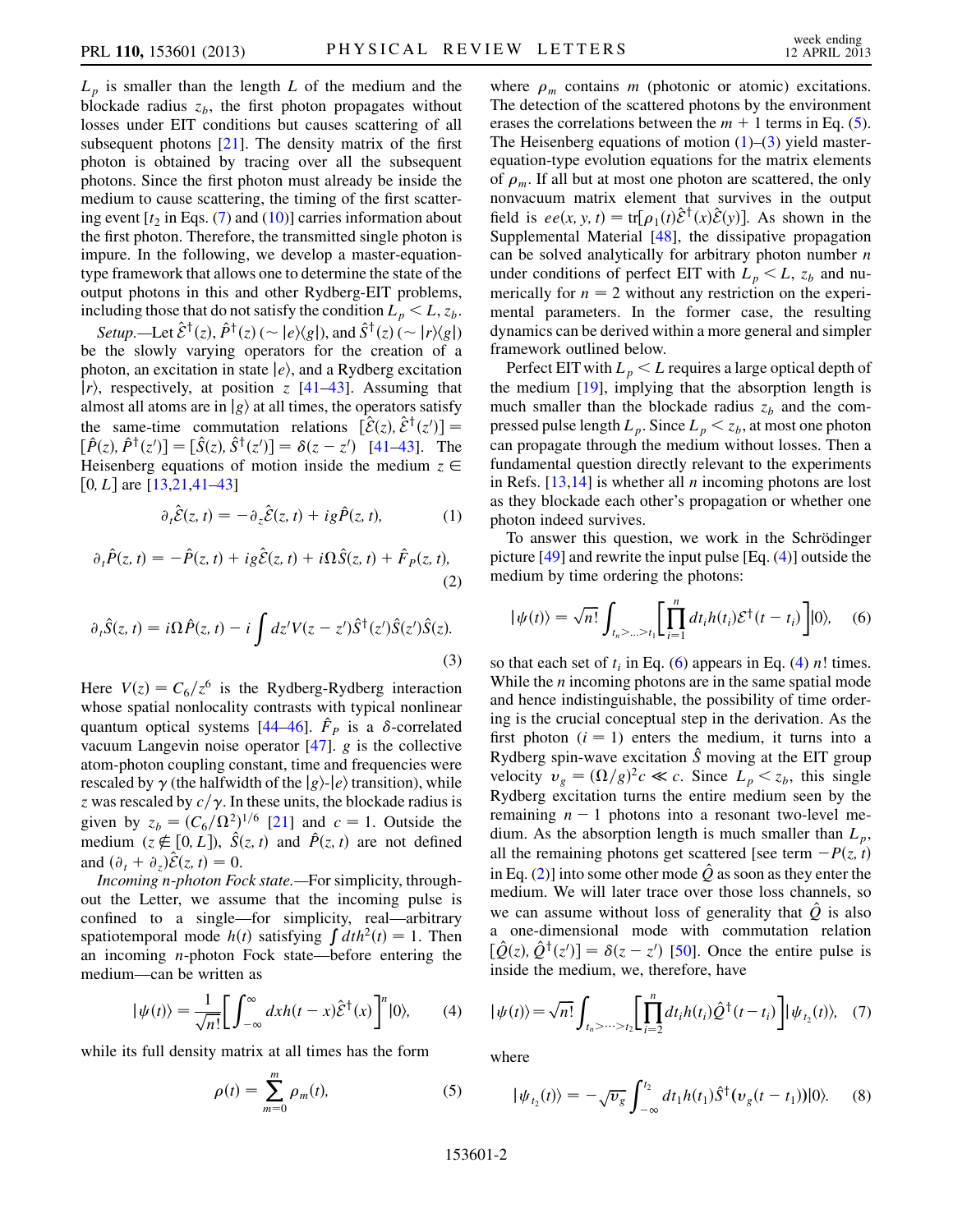Taking  $|\psi(t)\rangle\langle \psi(t)|$  and tracing over photons in mode  $\hat{Q}$ , we obtain

<span id="page-2-0"></span>
$$
\rho(t) = \int dx dy s s(x, y, t) S^{\dagger}(y) |0\rangle\langle 0| S(x)
$$
(9)  

$$
= \int dt_2 n(n-1) h^2(t_2) \left[ \int_{t_2}^{\infty} h^2(\tau) d\tau \right]^{n-2}
$$
  

$$
\times |\psi_{t_2}(t)\rangle\langle \psi_{t_2}(t)|,
$$
(10)

<span id="page-2-1"></span>where  $ss(x, y, t) = \phi(x/v_g - t, y/v_g - t)/v_g$  is the density matrix of the remaining spin wave with

<span id="page-2-2"></span>
$$
\phi(x, y) = nh(-x)h(-y) \left[ \int_{-\infty}^{\min(x, y)} dz h^2(-z) \right]^{n-1}, \quad (11)
$$

which together with Eq. ([9](#page-2-1)) yields the dynamics inside the medium. For the purposes of this derivation, we have ignored the small photonic component  $ee = v_{\varphi}$ ss. This solution has a simple physical interpretation in the spirit of master-equation unraveling [\[51\]](#page-5-11): The trace of the integrand in Eq.  $(10)$  is the probability that the second photon enters the medium (and immediately scatters) in the time interval  $[t_2, t_2 + dt_2]$ , while  $|\psi_{t_2}(t)\rangle$  is the unnormalized spin wave that would be propagating in the medium had we detected that scattering event.

Transforming to a moving frame of reference, the density matrix of the output photon becomes  $ee(x, y) =$  $\phi(x, y)$  [see Eq. ([11](#page-2-2))]. This result shows that exactly one photon indeed survives the dissipative entrance dynamics: tr[ $\rho$ ] =  $\int dx \phi(x, x) = 1$ . It also yields a remarkably simple result for the purity of the created photon:

$$
\text{tr}\big[\rho^2\big] = \frac{n}{2n-1}.\tag{12}
$$

As expected, the purity is smaller than unity because the timing of the scattering event carries some information about the remaining spin wave  $|\psi_{t_2}(t)\rangle$ . Crucially for applications, the purity does not vanish but approaches  $1/2$  as  $n \rightarrow \infty$ . Surprisingly, it is independent of the mode shape  $h(t)$ . Furthermore, the eigenvalues  $p_i$  and eigenvectors  $\phi_i(x)$  of  $\phi(x, y)$  can be easily found [\[48\]](#page-5-8) by using the change of variables  $x \to \int_{-\infty}^{x} dz h^2(-z)$ , which makes the density matrix and hence  $p_i$  independent of  $h(t)$ . Physically, this surprising behavior emphasizes the fact that the key role is played simply by the arrival order of n identical photons and not by the shape of the mode.

This dynamics at the medium boundary leads to a slight narrowing and advancing of the single-photon pulse  $\phi(x, x)$ , as shown in Fig. [2\(a\)](#page-2-3) for a typical Gaussian input mode. This behavior can be traced back to the first scattering event, which projects the leading photon into the medium. This effect becomes more pronounced with increasing  $n$ , since the larger  $n$  is the sooner the first scattering event takes place. More succinctly, the probability distribution of the *first photon* is obviously advanced and narrower relative to the normalized probability distribution  $h^2(t)$  of the *entire incident pulse*. Fortunately, for



<span id="page-2-3"></span>FIG. 2 (color online). The narrowing and advancing of the produced single-photon intensity profile  $ee(x, x)$  with increasing input intensity. The input mode  $h^2(x) \propto \exp[-x^2/(2\sigma^2)]$  is<br>shaded (a) Input is a Fock state with the indicated value of n shaded. (a) Input is a Fock state with the indicated value of  $n$ . (b) Input is a coherent state with the indicated mean photon number  $|\alpha|^2$ .

our Gaussian  $h(t)$ ,  $\phi(x, x)$  and  $\phi_i(x)$  shorten extremely slowly with n as  $\sim 1/\sqrt{\log n}$ , keeping the associated losses at a minimum at a minimum.

To verify this intuitive picture, we carried out numerical simulations for  $n = 2$  incoming photons and  $h(t) \propto$  $1 - 4(t/T - 0.5)^2$  ( $t \in [0, T]$ ) using the full propagation<br>equations derived from Eqs. (1)–(3) [48]. This form of  $h(t)$ equations derived from Eqs. [\(1](#page-1-2))–[\(3\)](#page-1-3) [\[48\]](#page-5-8). This form of  $h(t)$ is motivated by optimal photon storage [\[43](#page-5-4)[,52\]](#page-5-12). The results are shown in Figs.  $3(a)$  and  $3(b)$ . In Fig.  $3(a)$ , the left-bottom quadrant corresponds to both photons being still outside the medium, so  $t = 0$  is described by Eqs. [\(4\)](#page-1-4) and [\(6\)](#page-1-5). The top-right quadrant corresponds to both photons being inside the medium, so  $t = T$  is described



<span id="page-2-4"></span>FIG. 3 (color online). (a) For an incoming  $n = 2$  Fock state, the two-photon amplitude and the single-spin-wave density matrix at different times. See Ref. [\[48\]](#page-5-8) for the full movie. (b) Approximate analytical (dashed lines) and exact numerical (solid lines) results for the efficiency  $tr[\rho_1]$  (red lines) and purity  $tr[\rho_1^2]/tr[\rho_1]^2$  (blue lines) of the single excitation. The black tr[ $\rho_1^2$ ]/tr[ $\rho_1^2$ ]<sup>2</sup> (blue lines) of the single excitation. The black<br>arrow indicates the efficiency of retrieving Eq. (9) with  $n = 2$ arrow indicates the efficiency of retrieving Eq. [\(9](#page-2-1)) with  $n = 2$ . (c) As a function of the mean photon number  $|\alpha|^2$  of the incoming coherent pulse, for the indicated values of the blockaded optical depth  $OD<sub>b</sub>$ , the estimated efficiency  $\eta$  of the singlephoton source.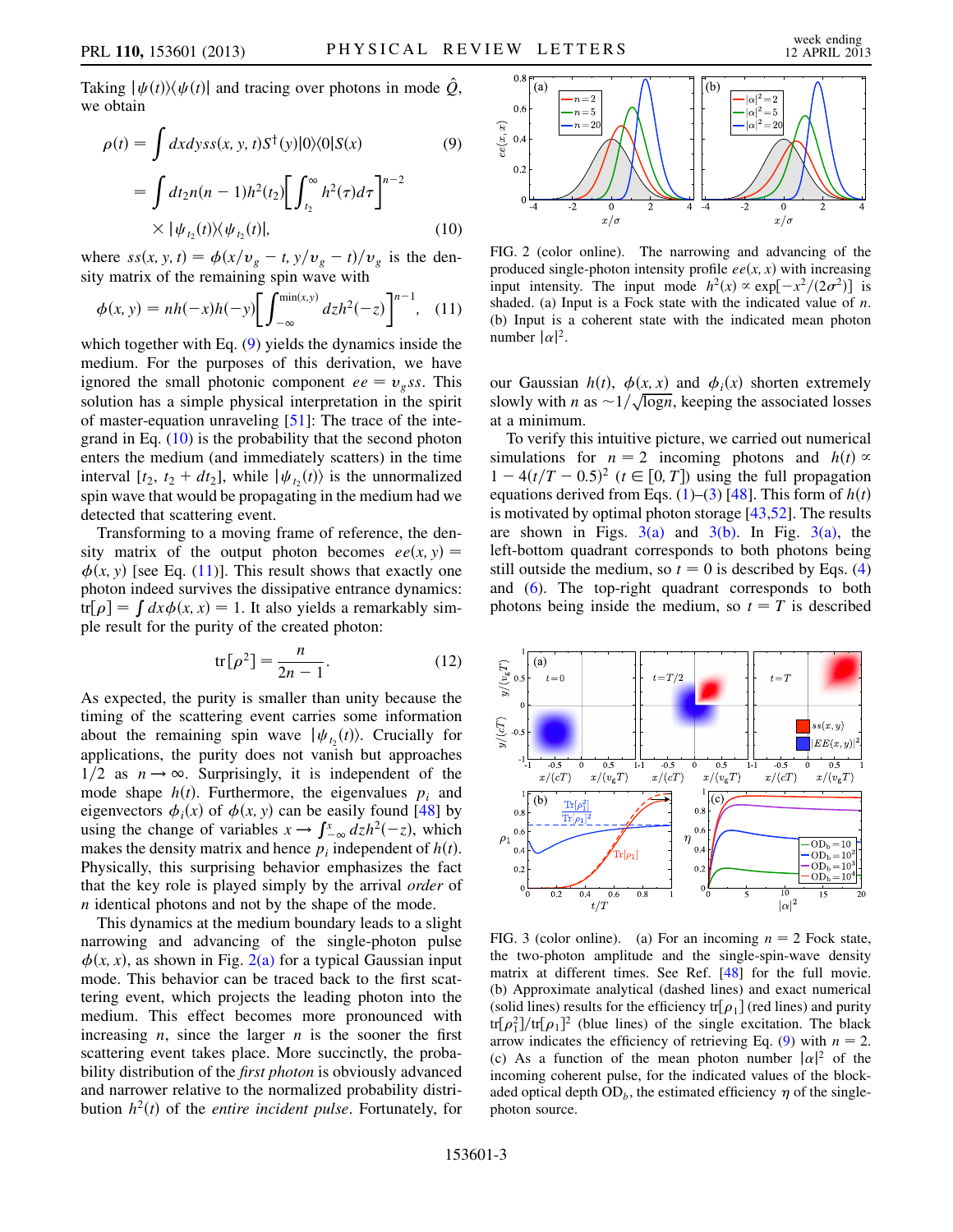by Eq. ([9\)](#page-2-1). Finally the remaining two quadrants correspond to the first photon being already inside the medium while the second photon is still outside. Figure  $3(b)$  shows a comparison to the analytical prediction from Eqs. ([9](#page-2-1)) and [\(11\)](#page-2-2), [[53](#page-5-13)]. While imperfections keep the single-photon conversion efficiency slightly away from unity, the overall physical picture is very well confirmed by our numerical simulations. To verify that losses induced by the finite width of the EIT transparency window—and not the correlated photon dynamics upon pulse entrance—constitute the dominant imperfection, the black arrow in Fig. [3\(b\)](#page-2-4) indi-cates the efficiency of retrieving Eq. [\(9\)](#page-2-1) with  $n = 2$  back out of the medium.

<span id="page-3-1"></span>Arbitrary incoming state.—Since any mixed state can be represented as a classical mixture of pure states, it is sufficient to consider an arbitrary pure input state

$$
|\psi\rangle = \sum_{n} c_n |n\rangle, \tag{13}
$$

where  $|n\rangle$  is given in Eq. ([4\)](#page-1-4). Since  $|0\rangle$  and  $|1\rangle$  scatter no photons while the scattered photons for  $n \geq 2$  destroy the associated coherences, tracing over all photons except for the first one yields

<span id="page-3-2"></span>
$$
\rho = (c_0|0\rangle + c_1|1\rangle)(c_0^*|0\rangle + c_1^*|1\rangle) + \sum_{n=2} |c_n|^2 \rho_1^{(n)}, \quad (14)
$$

where  $\rho_1^{(n)}$ , given in Eq. ([11](#page-2-2)), is the single photon obtained<br>from the Fock state  $|n\rangle$ . The single-photon conversion from the Fock state  $|n\rangle$ . The single-photon conversion efficiency is  $1 - |c_0|^2$ , i.e., limited by the vacuum compo-<br>nent of the input state. The corresponding purity is nent of the input state. The corresponding purity is tr[ $\rho_1^2$ ]/(1 –  $|c_0|^2$ )<sup>2</sup>, where

$$
\text{tr}[\rho_1^2] = \sum_{m,n \ge 1} |c_m|^2 |c_n|^2 \frac{2mn}{(m+n-1)(m+n)}.\tag{15}
$$

For a coherent input with mean photon number  $|\alpha|^2$ ,  $|c_i|^2 = e^{-|\alpha|^2} |\alpha|^{2i}/i!$ , the efficiency is thus<br> $|c_i|^2 = |c_i|^2$  while the single-photon purity is  $1-e^{-|\alpha|^2}$ , while the single-photon purity is<br>  $(1-e^{-|\alpha|^2})^{-2}$   $[1-e^{-2|\alpha|^2}(1+2|\alpha|^2)]/2$  which falls of  $(1 - e^{-|\alpha|^2})^{-2} [1 - e^{-2|\alpha|^2}(1 + 2|\alpha|^2)]/2$ , which falls off monotonically from 1 to 1/2 with increasing  $|\alpha|^2$ . Since monotonically from 1 to 1/2 with increasing  $|\alpha|^2$ . Since  $|c_0|^2$  drops exponentially with  $|\alpha|^2$  a small average num- $|c_0|^2$  drops exponentially with  $|\alpha|^2$ , a small average num-<br>ber of incoming photons  $|\alpha|^2 \approx 10$  is sufficient to make the ber of incoming photons  $|\alpha|^2 \sim 10$  is sufficient to make the single-photon source deterministic. Repeating the above single-photon source deterministic. Repeating the above derivations, one obtains for the output density matrix

<span id="page-3-0"></span>
$$
\phi(x, y) = |\alpha|^2 h(-x)h(-y)
$$
  
 
$$
\times \exp\left[-|\alpha|^2 \int_{\min(x, y)}^{\infty} h^2(-z)dz\right], \quad (16)
$$

which can easily be diagonalized [\[48\]](#page-5-8). As for a Fock-state input with Gaussian  $h(x)$ , the output pulse shortens extremely slowly with increasing  $|\alpha|^2 \left( \sim 1/\sqrt{\log |\alpha|} \right)$ , as shown in Fig. 2(b) shown in Fig.  $2(b)$ .

The efficiency of this single-photon source—imperfect due to the finite width of the EIT window—can be estimated from the analytical form of the density matrix without involving interactions. We assume that the incoming pulse is stored without interactions into the spin-wave  $s(z) \propto 1 - 4(z/L - 0.5)^2$  and that the single-spin-wave<br>density matrix [Eq. (11) or Eq. (16)] is retrieved forward density matrix [Eq.  $(11)$  or Eq.  $(16)$ ] is retrieved forward. The efficiency  $\eta$  of the single-photon source can then be estimated as the product of these two—storage and retrieval—efficiencies. The  $|\alpha|^2$  dependence of  $\eta$  for a coherent input is shown in Fig.  $3(c)$  for different blockaded optical depths  $OD_b$ , assuming the entire medium is blockaded. The relatively poor scaling of the efficiency with  $OD<sub>b</sub>$  results from the cusp of the density matrix  $\phi(x, y)$ along the diagonal  $(x = y)$ , which carries high-frequency components. In a magneto-optical trap (density  $\mathcal{N} \sim$  $10^{12}$  cm<sup>-3</sup>), OD<sub>b</sub> ~ 10 [[13](#page-4-11)], and hence  $\eta \approx 0.2$  can be achieved. In a Bose-Einstein condensate [[37](#page-5-14)[,54](#page-5-15)],  $\mathcal{N} \sim$  $10^{14}$  cm<sup>-3</sup> can give OD<sub>b</sub>  $\sim$  1000 and  $\eta \approx 0.9$ . The efficiency can be further increased by using photonic waveguides  $[55-58]$  $[55-58]$  and by further optimizing  $h(t)$  and retrieving backwards [[43](#page-5-4),[52](#page-5-12)].

Despite their impurity, the single photons produced with this method are a valuable resource. In particular, the impurity, which can be measured [[59](#page-5-18)] using Hong-Ou-Mandel interference [[61](#page-5-19)], would not interfere with applications that do not rely on this effect, such as optical quantum computing with impurity-insensitive two-qubit gates (e.g., Ref. [\[62\]](#page-5-20)) or the BB84 quantum key distribution protocol [[63\]](#page-5-21). For applications that rely on Hong-Ou-Mandel interference, the photon can be purified in the following ways. First, the detection of the first scattered photon would yield a pure photon. Second, the impure single photon can be purified to the dominant eigenvector  $|\phi_1\rangle$  with probability  $p_1$  ( $p_1 = 0.69$  for  $|\alpha|^2 \gg 1$ ). This can be accomplished, e.g., using an atomic ensemble in a cavity [[64](#page-5-22)] to store only the mode  $|\phi_1\rangle$ , heralded by the absence of a click at the cavity output, followed by retrieval into any desired mode  $[65]$  $[65]$ .

Photon subtraction.—To demonstrate the versatility of the developed theory, we now apply it to the single-photon subtractor [[26](#page-4-12)]. The subtractor requires adding a large single-photon detuning to the level diagram of Fig. [1](#page-0-0) and relies on inhomogeneous dephasing of the  $|g\rangle$ - $|r\rangle$  coherence to incoherently absorb the photon into state  $|r\rangle$ . We show that this scheme also yields impure output. The detailed physics of such a setting [\[48\]](#page-5-8) is complementary to the single-photon source in so far as the density matrix of the remaining photons is obtained by tracing out the first one. Since the timing of the absorption carries information about the remaining photons, the density matrix of the latter is impure. In fact, the single-photon subtractor and the single-photon filter complement each other to make the original pure state. Hence, the impurity and the entire eigenspectrum of the reduced density matrix are identical in the two cases.

This can be shown by tracing over the first photon in Eq.  $(13)$  $(13)$  $(13)$  to obtain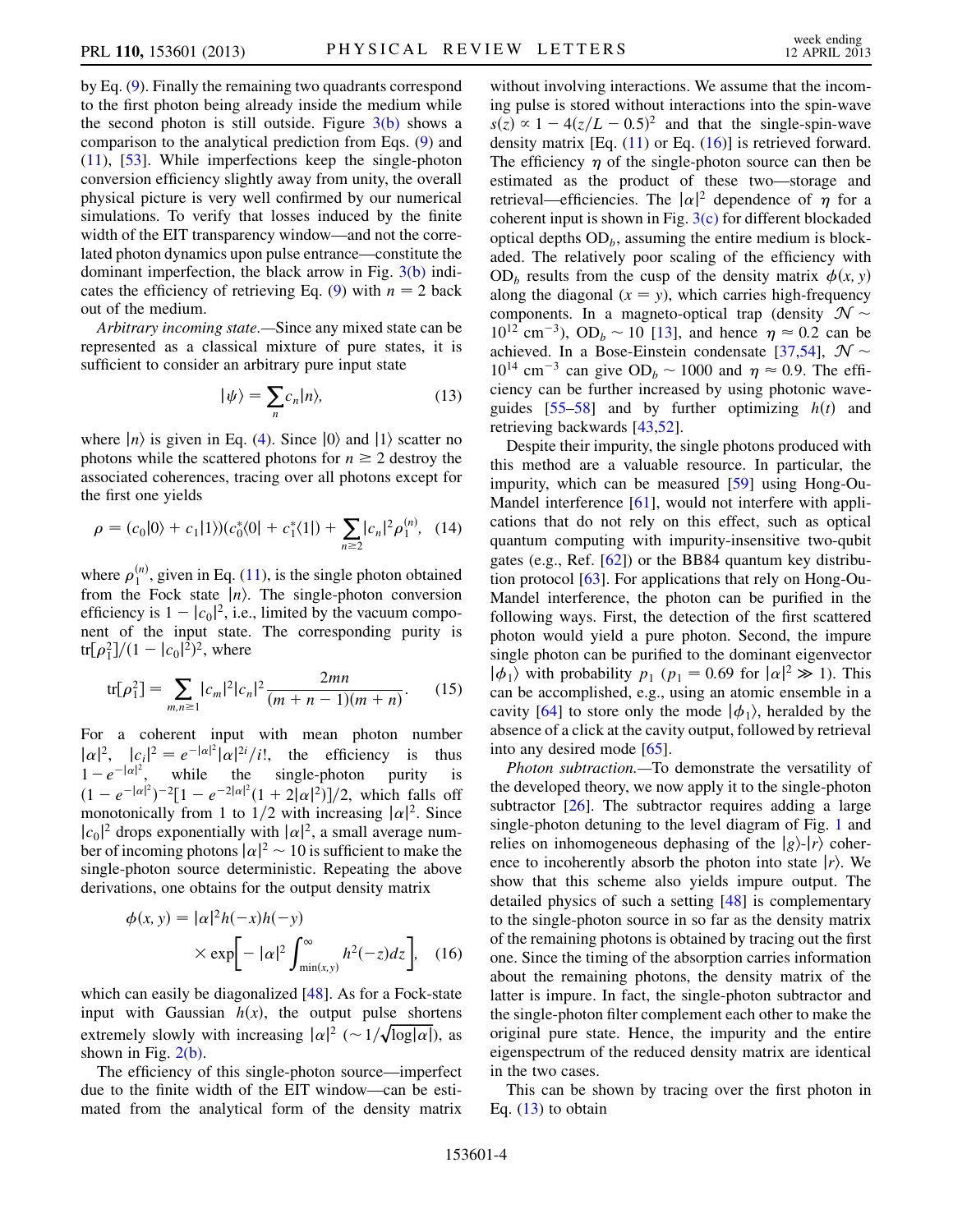$$
\rho = |c_0|^2 |0\rangle\langle 0| + \int_{-\infty}^{\infty} dt_1 h^2(t_1) |\psi_{t_1}(t)\rangle\langle \psi_{t_1}(t)|, \quad (17)
$$

where

$$
|\psi_{t_1}(t)\rangle = \sum_{n\geq 1} c_n \frac{\sqrt{n!}}{(n-1)!} \bigg[ \int_{t_1}^{\infty} dt' h(t') \mathcal{E}^{\dagger}(t-t') \bigg]^{n-1} |0\rangle,
$$

which has the same eigenspectrum as Eq.  $(14)$  $(14)$  $(14)$ .

Outlook.—In conclusion, we extended the dynamics of open quantum systems of Rydberg atoms [[66](#page-5-24)–[75](#page-5-25)] to include the dissipative quantum dynamics of the propagating light field, which is crucial for the understanding of recent experiments [\[13,](#page-4-11)[14\]](#page-4-3). While we focused on the case  $z_b > L_p$ , the developed framework also applies to the opposite regime  $[13,14]$  $[13,14]$  and may lead to a quantitative description of the saturation behavior in Ref. [\[13\]](#page-4-11). It can also be easily extended to a time-dependent blockade radius, as relevant for photon storage via time-dependent control fields. Extensions to nondissipative unitary evolution [\[40\]](#page-5-2), media with longitudinal density variations, incomplete transverse blockade, as well as finite Rydberg-state lifetime are straightforward [[13](#page-4-11)]. Finally, we expect our calculations to be extendable to other light-processing modules, such as the quantum filter [\[76](#page-5-26)[,77\]](#page-5-27). Most importantly, our approach may lead to a simplified effective theory for the many-body dissipative dynamics of correlated photons in strongly interacting media.

We thank M. Lukin, V. Vuletić, O. Firstenberg, T. Peyronel, Q.-Y. Liang, J. Preskill, M. Fleischhauer, J. Otterbach, D. Petrosyan, J. Honer, T. Lee, S. Hofferberth, T. Pfau, P. Grangier, and C. Adams for discussions. This work was supported by NSF, IQIM, the Lee A. DuBridge and Gordon and Betty Moore foundations, KITP and the EU through the Marie Curie ITN COHERENCE and STREP QuILMI.

- <span id="page-4-0"></span>[1] F. Verstraete, M. M. Wolf, and J. Ignacio Cirac, [Nat. Phys.](http://dx.doi.org/10.1038/nphys1342) 5[, 633 \(2009\)](http://dx.doi.org/10.1038/nphys1342).
- [2] F. Pastawski, L. Clemente, and J. I. Cirac, *[Phys. Rev. A](http://dx.doi.org/10.1103/PhysRevA.83.012304)* 83, [012304 \(2011\)](http://dx.doi.org/10.1103/PhysRevA.83.012304).
- [3] K. G. H. Vollbrecht, C. A. Muschik, and J. I. Cirac, *[Phys.](http://dx.doi.org/10.1103/PhysRevLett.107.120502)* Rev. Lett. 107[, 120502 \(2011\).](http://dx.doi.org/10.1103/PhysRevLett.107.120502)
- [4] H. Krauter, C. A. Muschik, K. Jensen, W. Wasilewski, J. M. Petersen, J. I. Cirac, and E. S. Polzik, [Phys. Rev.](http://dx.doi.org/10.1103/PhysRevLett.107.080503) Lett. **107**[, 080503 \(2011\).](http://dx.doi.org/10.1103/PhysRevLett.107.080503)
- [5] B. Kraus, H. P. Buchler, S. Diehl, A. Kantian, A. Micheli, and P. Zoller, Phys. Rev. A 78[, 042307 \(2008\).](http://dx.doi.org/10.1103/PhysRevA.78.042307)
- [6] S. Diehl, A. Micheli, A. Kantian, B. Kraus, H. P. Buchler, and P. Zoller, Nat. Phys. 4[, 878 \(2008\)](http://dx.doi.org/10.1038/nphys1073).
- [7] S. Diehl, W. Yi, A. J. Daley, and P. Zoller, *[Phys. Rev. Lett.](http://dx.doi.org/10.1103/PhysRevLett.105.227001)* 105[, 227001 \(2010\)](http://dx.doi.org/10.1103/PhysRevLett.105.227001).
- [8] H. Weimer, M. Müller, I. Lesanovsky, P. Zoller, and H.P. Buchler, Nat. Phys. 6[, 382 \(2010\)](http://dx.doi.org/10.1038/nphys1614).
- [9] J. T. Barreiro, M. Müller, P. Schindler, D. Nigg, T. Monz, M. Chwalla, M. Hennrich, C. F. Roos, P. Zoller, and R. Blatt, [Nature \(London\)](http://dx.doi.org/10.1038/nature09801) 470, 486 (2011).
- [10] E. G. Dalla Torre, J. Otterbach, E. Demler, V. Vuletic, and M. D. Lukin, Phys. Rev. Lett. 110[, 120402 \(2013\)](http://dx.doi.org/10.1103/PhysRevLett.110.120402).
- <span id="page-4-1"></span>[11] S. Diehl, A. Tomadin, A. Micheli, R. Fazio, and P. Zoller, Phys. Rev. Lett. 105[, 015702 \(2010\).](http://dx.doi.org/10.1103/PhysRevLett.105.015702)
- <span id="page-4-2"></span>[12] Y. O. Dudin and A. Kuzmich, Science 336[, 887 \(2012\).](http://dx.doi.org/10.1126/science.1217901)
- <span id="page-4-11"></span>[13] T. Peyronel, O. Firstenberg, Q.-Y. Liang, S. Hofferberth, A. V. Gorshkov, T. Pohl, M. D. Lukin, and V. Vuletic, [Nature \(London\)](http://dx.doi.org/10.1038/nature11361) 488, 57 (2012).
- <span id="page-4-3"></span>[14] D. Maxwell, D. J. Szwer, D. Paredes-Barato, H. Busche, J. D. Pritchard, A. Gauguet, K. J. Weatherill, M. P. A. Jones, and C. S. Adams, [Phys. Rev. Lett.](http://dx.doi.org/10.1103/PhysRevLett.110.103001) 110, 103001 [\(2013\)](http://dx.doi.org/10.1103/PhysRevLett.110.103001).
- <span id="page-4-4"></span>[15] M. Saffman, T.G. Walker, and K. Mølmer, [Rev. Mod.](http://dx.doi.org/10.1103/RevModPhys.82.2313) Phys. 82[, 2313 \(2010\).](http://dx.doi.org/10.1103/RevModPhys.82.2313)
- [16] D. Comparat and P. Pillet, [J. Opt. Soc. Am. B](http://dx.doi.org/10.1364/JOSAB.27.00A208) 27, A208 [\(2010\)](http://dx.doi.org/10.1364/JOSAB.27.00A208).
- [17] T. Pohl, C. S. Adams, and H. R. Sadephpour, [J. Phys. B](http://dx.doi.org/10.1088/0953-4075/44/18/180201) 44, [180201 \(2011\).](http://dx.doi.org/10.1088/0953-4075/44/18/180201)
- <span id="page-4-5"></span>[18] R. Löw, H. Weimer, J. Nipper, J. B. Balewski, B. Butscher, H. P. Büchler, and T. Pfau, J. Phys. B 45[, 113001 \(2012\).](http://dx.doi.org/10.1088/0953-4075/45/11/113001)
- <span id="page-4-6"></span>[19] M. Fleischhauer, A. Imamoglu, and J.P. Marangos, [Rev.](http://dx.doi.org/10.1103/RevModPhys.77.633) Mod. Phys. 77[, 633 \(2005\)](http://dx.doi.org/10.1103/RevModPhys.77.633).
- <span id="page-4-7"></span>[20] J. D. Pritchard, D. Maxwell, A. Gauguet, K. J. Weatherill, M. P. A. Jones, and C. S. Adams, [Phys. Rev. Lett.](http://dx.doi.org/10.1103/PhysRevLett.105.193603) 105, [193603 \(2010\).](http://dx.doi.org/10.1103/PhysRevLett.105.193603)
- <span id="page-4-10"></span>[21] A. V. Gorshkov, J. Otterbach, M. Fleischhauer, T. Pohl, and M. D. Lukin, [Phys. Rev. Lett.](http://dx.doi.org/10.1103/PhysRevLett.107.133602) 107, 133602 [\(2011\)](http://dx.doi.org/10.1103/PhysRevLett.107.133602).
- [22] S. Sevinçli, N. Henkel, C. Ates, and T. Pohl, *[Phys. Rev.](http://dx.doi.org/10.1103/PhysRevLett.107.153001)* Lett. 107[, 153001 \(2011\).](http://dx.doi.org/10.1103/PhysRevLett.107.153001)
- <span id="page-4-8"></span>[23] D. Petrosyan, J. Otterbach, and M. Fleischhauer, [Phys.](http://dx.doi.org/10.1103/PhysRevLett.107.213601) Rev. Lett. 107[, 213601 \(2011\).](http://dx.doi.org/10.1103/PhysRevLett.107.213601)
- <span id="page-4-9"></span>[24] M. D. Lukin, M. Fleischhauer, R. Cote, L. M. Duan, D. Jaksch, J. I. Cirac, and P. Zoller, *[Phys. Rev. Lett.](http://dx.doi.org/10.1103/PhysRevLett.87.037901)* 87, [037901 \(2001\).](http://dx.doi.org/10.1103/PhysRevLett.87.037901)
- [25] A. E. B. Nielsen and K. Mølmer, [Phys. Rev. A](http://dx.doi.org/10.1103/PhysRevA.81.043822) 81, 043822 [\(2010\)](http://dx.doi.org/10.1103/PhysRevA.81.043822).
- <span id="page-4-12"></span>[26] J. Honer, R. Löw, H. Weimer, T. Pfau, and H. P. Büchler, Phys. Rev. Lett. 107[, 093601 \(2011\).](http://dx.doi.org/10.1103/PhysRevLett.107.093601)
- [27] B. Olmos and I. Lesanovsky, *[Phys. Rev. A](http://dx.doi.org/10.1103/PhysRevA.82.063404)* **82**, 063404 [\(2010\)](http://dx.doi.org/10.1103/PhysRevA.82.063404).
- [28] T. Pohl, E. Demler, and M. D. Lukin, *[Phys. Rev. Lett.](http://dx.doi.org/10.1103/PhysRevLett.104.043002)* **104**, [043002 \(2010\).](http://dx.doi.org/10.1103/PhysRevLett.104.043002)
- [29] M. Saffman and T.G. Walker, *[Phys. Rev. A](http://dx.doi.org/10.1103/PhysRevA.66.065403)* **66**, 065403 [\(2002\)](http://dx.doi.org/10.1103/PhysRevA.66.065403).
- [30] L. H. Pedersen and K. Mølmer, *[Phys. Rev. A](http://dx.doi.org/10.1103/PhysRevA.79.012320)* **79**, 012320 [\(2009\)](http://dx.doi.org/10.1103/PhysRevA.79.012320).
- [31] J.D. Pritchard, C.S. Adams, and K. Mølmer, *[Phys. Rev.](http://dx.doi.org/10.1103/PhysRevLett.108.043601)* Lett. 108[, 043601 \(2012\).](http://dx.doi.org/10.1103/PhysRevLett.108.043601)
- [32] C. Guerlin, E. Brion, T. Esslinger, and K. Mølmer, *[Phys.](http://dx.doi.org/10.1103/PhysRevA.82.053832)* Rev. A 82[, 053832 \(2010\)](http://dx.doi.org/10.1103/PhysRevA.82.053832).
- [33] Y.O. Dudin, F. Bariani, and A. Kuzmich, *[Phys. Rev. Lett.](http://dx.doi.org/10.1103/PhysRevLett.109.133602)* 109[, 133602 \(2012\)](http://dx.doi.org/10.1103/PhysRevLett.109.133602).
- [34] Y.O. Dudin, L. Li, F. Bariani, and A. Kuzmich, [Nat. Phys.](http://dx.doi.org/10.1038/nphys2413) 8[, 790 \(2012\)](http://dx.doi.org/10.1038/nphys2413).
- [35] J. Stanojevic, V. Parigi, E. Bimbard, A. Ourjoumtsev, P. Pillet, and P. Grangier, [Phys. Rev. A](http://dx.doi.org/10.1103/PhysRevA.86.021403) 86, 021403 [\(2012\)](http://dx.doi.org/10.1103/PhysRevA.86.021403).